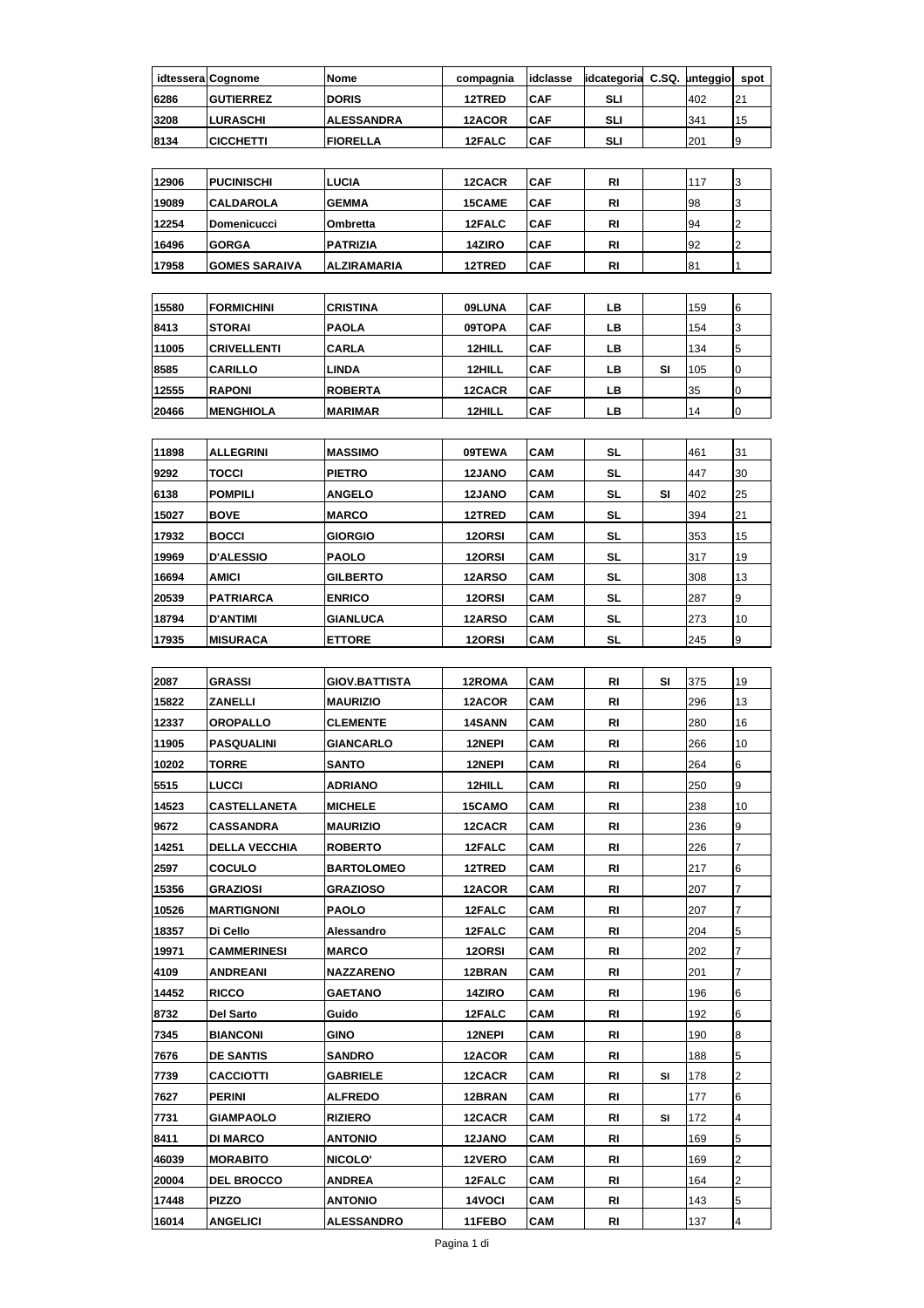| 17445 | SPOLETINI         | <b>MAURIZIO</b>   | 12ACOR        | CAM        | RI        |    | 128 | 3              |
|-------|-------------------|-------------------|---------------|------------|-----------|----|-----|----------------|
|       | <b>VINCENTI</b>   | <b>MARIO</b>      | 12ACOR        | CAM        | <b>RI</b> |    | 123 | $\mathbf{1}$   |
| 20467 | <b>URSO</b>       | <b>MAURIZIO</b>   | 12HILL        | <b>CAM</b> | RI        |    | 108 | $\overline{2}$ |
|       | GUIDI             | <b>ROBERTO</b>    | 12JANO        | CAM        | RI        |    | 108 | 9              |
| 20070 | <b>NASCENZI</b>   | <b>PAOLO</b>      | 12ACOR        | CAM        | RI        |    | 105 | $\overline{0}$ |
| 16495 | <b>BONOCORE</b>   | <b>MAURIZIO</b>   | 14ZIRO        | <b>CAM</b> | RI        |    | 92  | 2              |
| 14456 | LUCIBELLO         | LUIGI             | 14ZIRO        | <b>CAM</b> | RI        |    | 85  | $\overline{2}$ |
| 18902 | <b>CERQUETTI</b>  | <b>RODOLFO</b>    | 12HILL        | CAM        | RI        |    | 80  | 2              |
| 20032 | <b>FALOMI</b>     | <b>STEFANO</b>    | 12HILL        | <b>CAM</b> | RI        |    | 60  | 1              |
| 20610 | OLIVIER           | <b>VALERIO</b>    | 12CACR        | CAM        | RI        |    | 46  | 1              |
|       |                   |                   |               |            |           |    |     |                |
| 15357 | <b>CENTOFANTI</b> | <b>SANDRO</b>     | 12ACOR        | <b>CAM</b> | LВ        |    | 234 | 7              |
| 18356 | Di Cello          | Gianni            | 12FALC        | CAM        | LВ        |    | 232 | 9              |
| 13797 | Achilli           | Pierfrancesco     | 12FALC        | CAM        | LВ        |    | 221 | 8              |
| 8731  | <b>Del Sarto</b>  | Aldo              | 12FALC        | CAM        | LВ        |    | 214 | 7              |
| 4366  | <b>ROSSI</b>      | <b>AMATO</b>      | 12BRAN        | <b>CAM</b> | LВ        |    | 202 | 5              |
| 14467 | RAGAZZI           | <b>LEONARDO</b>   | 12FALC        | <b>CAM</b> | LВ        |    | 197 | 5              |
| 8338  | BELLIZIA          | LUIGI             | 12CACR        | <b>CAM</b> | LВ        |    | 186 | 4              |
| 2319  | <b>BIANCHI</b>    | GIUSEPPE          | 12HILL        | CAM        | LВ        | SI | 177 | 7              |
|       | <b>PACCHIONI</b>  | <b>ALDO</b>       | 12JANO        | <b>CAM</b> | LВ        |    | 170 | 3              |
| 15774 | <b>PASQUINI</b>   | <b>PAOLO</b>      | 09LUNA        | <b>CAM</b> | LВ        |    | 160 | 4              |
| 3162  | <b>D'ORAZI</b>    | <b>ADOLFO</b>     | 12ARPI        | <b>CAM</b> | LВ        |    | 157 | 5              |
| 18901 | <b>BASSI</b>      | <b>MARCO</b>      | 12HILL        | CAM        | LВ        |    | 152 | 3              |
| 5482  | <b>CARDANO</b>    | <b>TEODORICO</b>  | 14SANN        | <b>CAM</b> | LВ        |    | 135 | 4              |
| 20468 | <b>CAMPANELLO</b> | <b>ELIA</b>       | 12HILL        | <b>CAM</b> | LВ        |    | 124 | $\overline{2}$ |
| 11775 | <b>COLONGIOLI</b> | GIORGIO           | 12CACR        | <b>CAM</b> | LВ        |    | 123 | 1              |
| 7740  | <b>LIDANO</b>     | <b>MARIO</b>      | 12CACR        | CAM        | LВ        |    | 119 | 0              |
| 20650 | <b>GIACINTI</b>   | <b>ROBERTO</b>    | 12ARRO        | <b>CAM</b> | LВ        |    | 115 | $\overline{2}$ |
| 16697 | <b>BELLISARIO</b> | <b>AMEDEO</b>     | 12ARSO        | <b>CAM</b> | LВ        |    | 108 | $\overline{2}$ |
| 13061 | <b>DI ROMA</b>    | <b>MASSIMO</b>    | 11FEBO        | <b>CAM</b> | LВ        |    | 108 | 2              |
| 15083 | <b>MUGNANO</b>    | TOMMASO           | 12CACR        | CAM        | LВ        |    | 101 | $\overline{2}$ |
| 7733  | <b>LANCIOTTI</b>  | <b>ROBERTO</b>    | 12CACR        | CAM        | LВ        | SI | 100 | 4              |
| 15385 | <b>GARGANO</b>    | <b>ANTONIO</b>    | 14ZIRO        | CAM        | LВ        |    | 82  | 3              |
| 16248 | <b>CAMPAGNA</b>   | GIANNI            | 12CACR        | CAM        | LB.       |    | 80  | $\overline{2}$ |
| 20036 | CASSANDRA         | <b>SANDRO</b>     | 12CACR        | CAM        | LВ        |    | 74  | 1              |
| 13458 | DIODATO           | <b>ANIELLO</b>    | 14SANN        | CAM        | LВ        |    | 60  | 1              |
| 11012 | <b>SEGATORI</b>   | <b>ANTONIO</b>    | 12HILL        | CAM        | LВ        |    | 56  | 0              |
|       |                   |                   |               |            |           |    |     |                |
| 8801  | CANTALUPO         | <b>SERGIO</b>     | 14VOCI        | CAM        | CO        |    | 372 | 13             |
| 19599 | <b>BAFFETTI</b>   | <b>SERGIO</b>     | 09TEWA        | CAM        | CO        |    | 316 | 17             |
| 3582  | <b>D'AMICO</b>    | <b>LEONARDO</b>   | 12JANO        | <b>CAM</b> | CO        |    | 316 | 14             |
| 9011  | <b>BIASLI</b>     | <b>STEFANO</b>    | 09ELBA        | CAM        | CO        |    | 298 | 11             |
| 13224 | CIACCHELLA        | LUCIANO           | 12ATHI        | CAM        | CO        |    | 184 | 5              |
|       |                   |                   |               |            |           |    |     |                |
| 11404 | <b>ABET</b>       | <b>PIERPAOLO</b>  | 11FEBO        | CAM        | AS        | SI | 147 | 3              |
| 15034 | SARTI             | <b>CLAUDIO</b>    | 12CACR        | CAM        | AS        |    | 145 | 3              |
| 19270 | <b>MEZZA</b>      | <b>SERGIO</b>     | 11FEBO        | CAM        | AS        |    | 94  | 2              |
| 9291  | <b>MICHELI</b>    | <b>FRANCESCO</b>  | <b>12JANO</b> | <b>CAM</b> | AS        |    | 74  | 1              |
|       |                   |                   |               |            |           |    |     |                |
| 10803 | <b>DIROSA</b>     | VITTORIO          | 12TRD         | CAM        | SLI       |    | 522 | 19             |
| 18559 | DI NARDO          | <b>FABRIZIO</b>   | 120RSI        | CAM        | SLI       |    | 511 | 39             |
| 12049 | PERFETTI          | <b>RICCARDO</b>   | 12ACOR        | <b>CAM</b> | SLI       |    | 497 | 38             |
| 12762 | <b>LUDOVICI</b>   | <b>ALESSANDRO</b> | 12VERO        | CAM        | SLI       |    | 475 | 34             |
| 18246 | <b>GENOVESE</b>   | ATILIO            | 12ORSI        | CAM        | SLI       |    | 466 | 34             |
| 5609  | <b>DEL VALLE</b>  | <b>DAVIDE</b>     | 12TRD         | CAM        | SLI       |    | 458 | 32             |
| 4000  | <b>D'ANTONIO</b>  | <b>ETTORE</b>     | 12ACOR        | CAM        | SLI       |    | 453 | 28             |
|       |                   |                   |               |            |           |    |     |                |